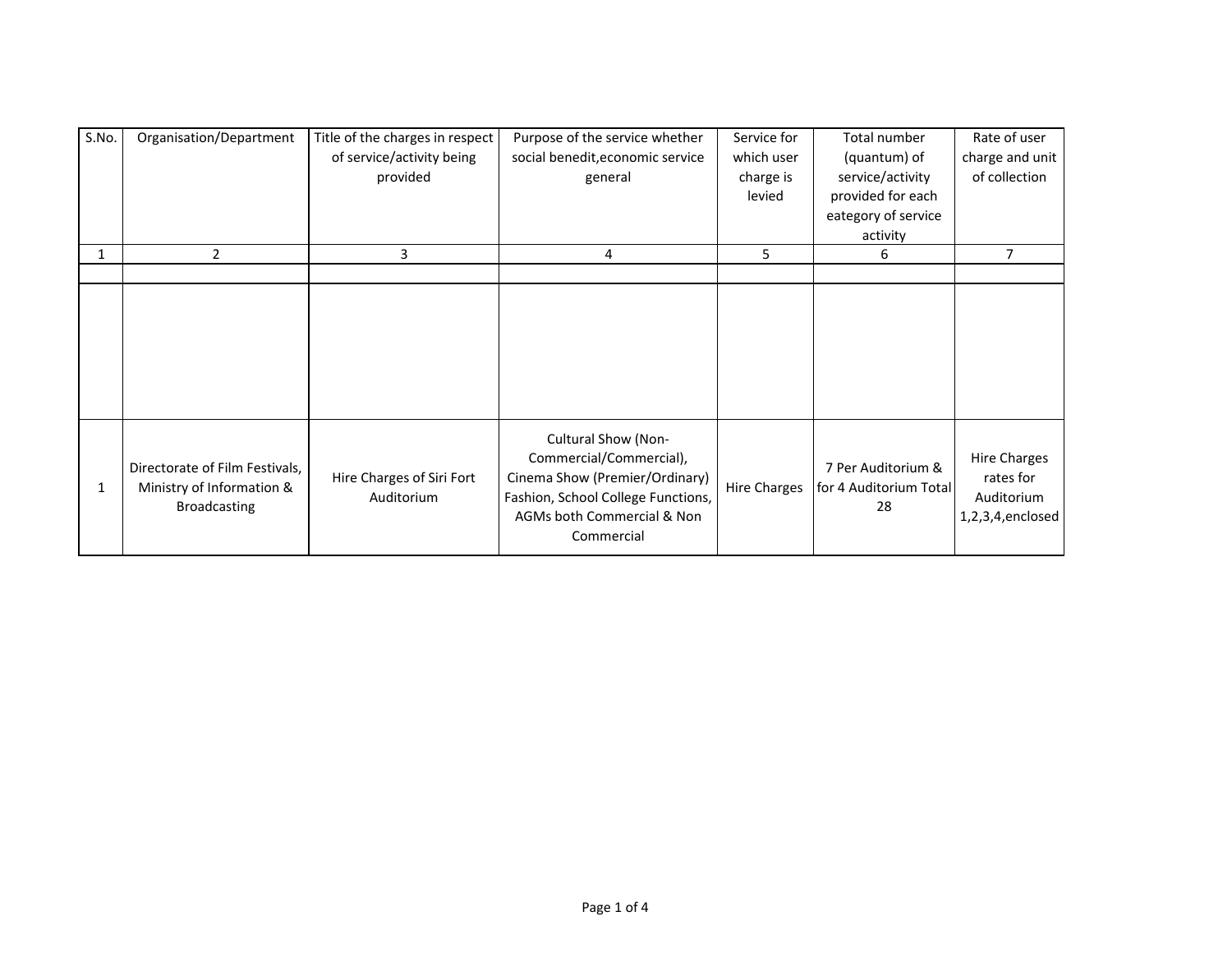| Date of fixation | Fixation done    | Total revenue user charges for the previous       |            | Competent  | Period opf         | Total No. of         | No. of employees    |                        |
|------------------|------------------|---------------------------------------------------|------------|------------|--------------------|----------------------|---------------------|------------------------|
| of the rate of   | under which      | finacial Years including antieipated user charges |            |            | authority to refix | refixation of user   | Employees of        | associated with        |
| the current user | Statute/Rule/    | for the current financial Year                    |            |            | the user charge    | charge, if any       | deptt/ organisation | delivery of particular |
| charge           | Aet/ SOrder/ OM  |                                                   |            |            |                    | specified in order   |                     | service                |
|                  |                  |                                                   |            |            |                    | etc. given in colums |                     |                        |
|                  |                  |                                                   |            |            |                    |                      |                     |                        |
| 8                | 9                | 10                                                | 11         | 12         | 13                 | 14                   | 15                  | 16                     |
|                  |                  | 2014-15                                           | 2015-16    | 2016-17    |                    |                      |                     |                        |
|                  |                  |                                                   |            |            |                    |                      |                     |                        |
|                  |                  |                                                   |            |            |                    |                      |                     |                        |
|                  |                  |                                                   |            |            |                    |                      |                     |                        |
|                  |                  |                                                   |            |            |                    |                      |                     |                        |
|                  |                  |                                                   |            |            |                    |                      |                     |                        |
|                  |                  |                                                   |            |            |                    |                      |                     |                        |
|                  |                  |                                                   |            |            |                    |                      |                     |                        |
|                  |                  |                                                   |            |            |                    |                      |                     |                        |
|                  |                  |                                                   |            |            |                    |                      |                     |                        |
|                  | ID Note No.      |                                                   |            |            |                    |                      |                     |                        |
| 03/03/2016       | 308/4/2012-F(F)  | 3.94 crore                                        | 4.44 crore | 5.30 crore | Ministry of I&B    | After every 2 years  | Grp A- 5, GrpB-6,   | 3                      |
|                  | dated 03.03.2016 |                                                   |            |            |                    |                      | GrpC-14             |                        |
|                  |                  |                                                   |            |            |                    |                      |                     |                        |
|                  |                  |                                                   |            |            |                    |                      |                     |                        |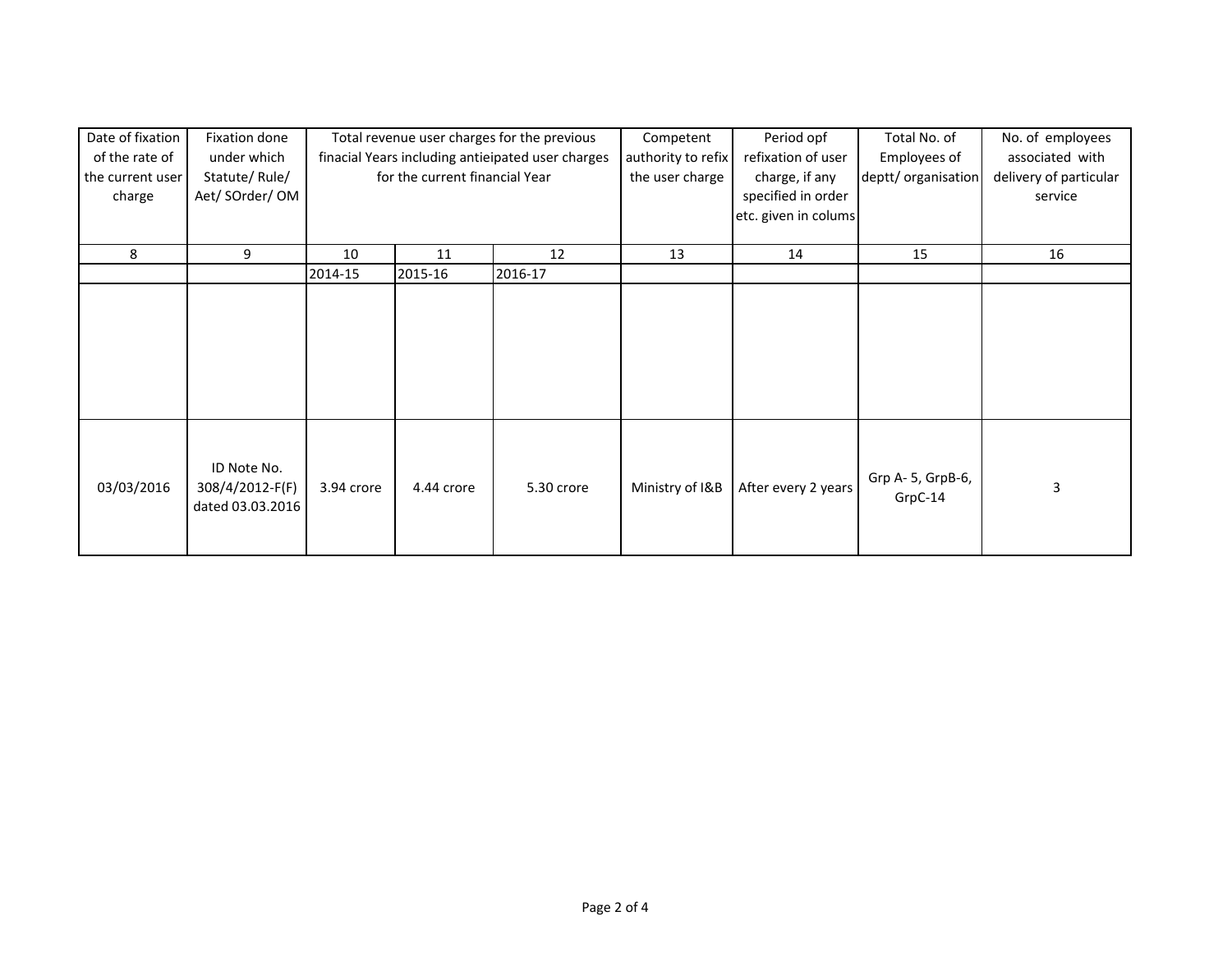| Cost of delivering that particular service (if available) for the immediately preceeding<br>financial year |                                                                                                                                                                |                     |                                         |                   | Cost per<br>unit of<br>service | % of cost<br>recovery | Extent of recovery which<br>the deptt/organisation<br>intends to recover (%) | Reasons for<br>partial recovery<br>(specified in<br>column no.23) |
|------------------------------------------------------------------------------------------------------------|----------------------------------------------------------------------------------------------------------------------------------------------------------------|---------------------|-----------------------------------------|-------------------|--------------------------------|-----------------------|------------------------------------------------------------------------------|-------------------------------------------------------------------|
|                                                                                                            | 17                                                                                                                                                             | 18                  | 19                                      | 20                | 21                             | 22                    | 23                                                                           | 24                                                                |
|                                                                                                            | Revenue Expenditure                                                                                                                                            |                     |                                         | <b>Total Cost</b> |                                |                       |                                                                              |                                                                   |
| Expenditure<br>relating to<br>Employee<br><b>Benefits</b><br>(Salary,<br>Pension,<br>Gratuity etc.)        | Other expenditure relating<br>to Operation & Maintenance (Total Fixed Assets)<br>(Office Expenses,<br>Administrative Expenses,<br>Interest and Other expenses) | Capital Expenditure | Amortized<br>Capital<br>Expenditu<br>re |                   |                                |                       |                                                                              |                                                                   |
| Complex maintained by CCW, AIR, M/o I&B                                                                    |                                                                                                                                                                |                     |                                         | 5.47 crore        |                                |                       |                                                                              |                                                                   |